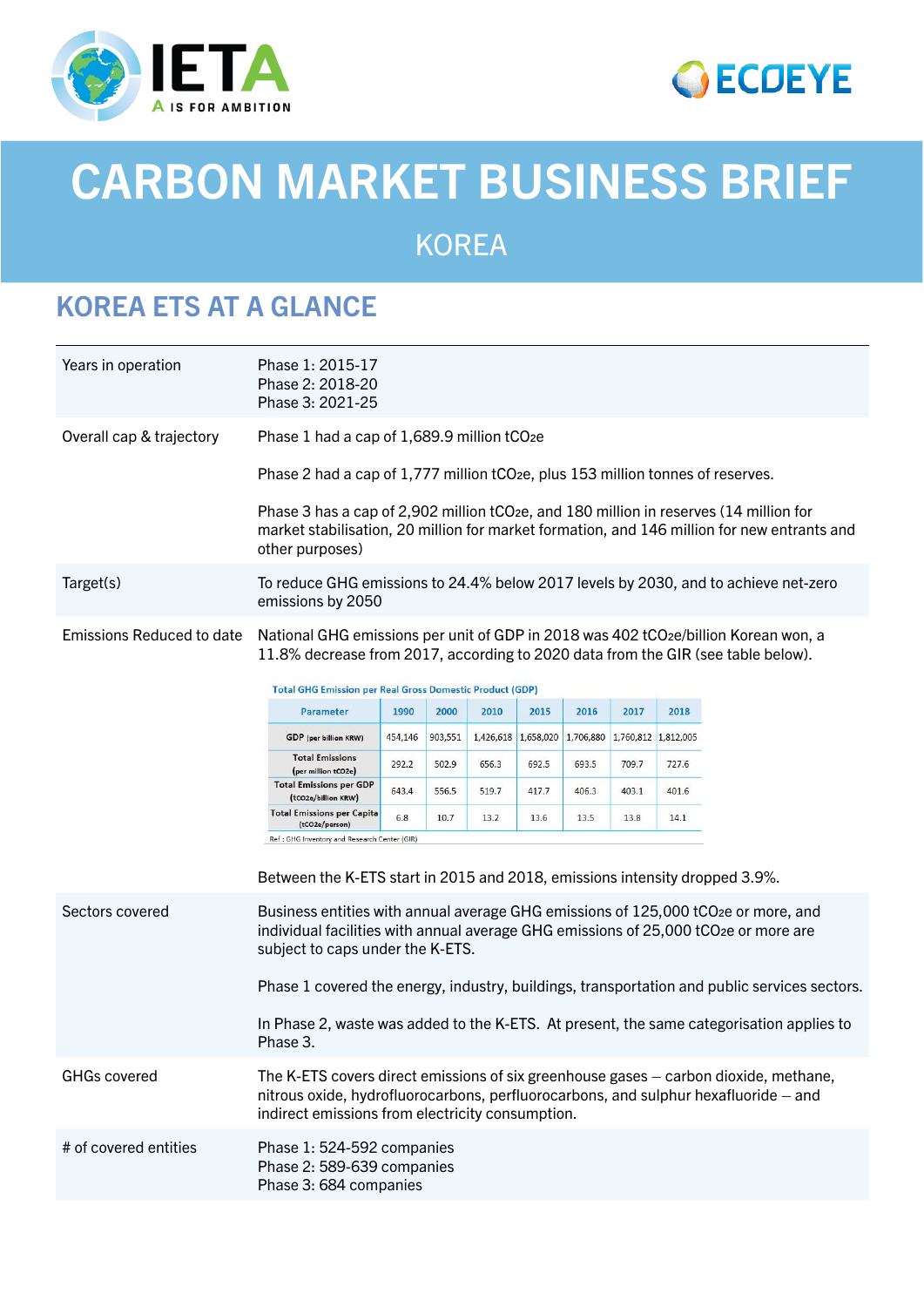| Allocation method                                        | The K-ETS employs two methods of allocating allowances: grandfathering (GF) and<br>benchmarking (BM). For Phase 1, the GF method was applied to all sub-sectors except<br>for cement, oil refining, and aviation. For Phase 2, the GF method is applied to all<br>sub-sectors except for seven (the three from Phase 1 plus power generation, energy and<br>industrial complex, district cooling and heating, and waste). In Phase 3, the GF method<br>will be applied to all sub-sectors except for 12 (the seven from Phase 2 plus steel,<br>petrochemicals, building, pulp and paper, timber). |  |  |  |  |  |  |
|----------------------------------------------------------|---------------------------------------------------------------------------------------------------------------------------------------------------------------------------------------------------------------------------------------------------------------------------------------------------------------------------------------------------------------------------------------------------------------------------------------------------------------------------------------------------------------------------------------------------------------------------------------------------|--|--|--|--|--|--|
|                                                          | Most sectors received free allowances in Phase 1. This was gradually reduced to 97% in<br>Phase 2 and auctioning (3%) was introduced. Auctioned allowances can be bought by<br>sectors that are not 100% freely allocated. Initially, a bidding limit of 30% had been set<br>but was reduced to 15% to prevent hoarding (bidding of more than 15% with a max limit of<br>30% is allowed on special market conditions).                                                                                                                                                                            |  |  |  |  |  |  |
|                                                          | In Phase 3, less than 90% of allowances will be freely allocated, with for-auction<br>allowances rising to more than 10%. Energy-intensive and trade-exposed (EITE) sectors<br>will receive 100% free allocation. EITE eligibility will be based on a leakage index*. All local<br>government units, schools, medical institutions, and public transportation operators will<br>qualify for 100% free allocation.                                                                                                                                                                                 |  |  |  |  |  |  |
|                                                          | *Leakage index = (production cost x trade intensity) > $0.2\%$                                                                                                                                                                                                                                                                                                                                                                                                                                                                                                                                    |  |  |  |  |  |  |
| <b>Trading rules</b>                                     | Allowances can be traded via exchange and/or over-the-counter. Tradable allowances<br>are Korea Allowance Unit (KAU), Korea Credit Unit (KCU), and Korea Offset Credit (KOC).<br>i-KCUs and i-KOCs were added in 2019 for distinction of incoming international offset<br>units.                                                                                                                                                                                                                                                                                                                  |  |  |  |  |  |  |
|                                                          | During Phase 1, trading was strictly between compliance entities while financial<br>institutions acting as market-makers (Korea Development Bank and Industrial Bank<br>of Korea) joined in Phase 2. In Phase 3, third-party institutions such as financial firms,<br>brokers, and individuals are eligible to trade.                                                                                                                                                                                                                                                                             |  |  |  |  |  |  |
| Use of offsets and linking                               | In Phase 1, offset credits were limited to domestic CDM credits and other credits from<br>domestically certified projects. Use of overseas offset credits was allowed in Phase 2,<br>subject to other criteria, up to 10% of an entity's compliance obligation (with a maximum<br>of 5% from overseas reduction projects). In Phase 3, the offset limit submission has been<br>reduced to a maximum of 5% of each entity's compliance obligations, regardless of its<br>classification.                                                                                                           |  |  |  |  |  |  |
|                                                          | In Phase 1 and Phase 2, offset credits had no expiration. However, limitations have been<br>introduced on the issuance and conversion of offset credits in Phase 3.                                                                                                                                                                                                                                                                                                                                                                                                                               |  |  |  |  |  |  |
|                                                          | GHG reduction projects (according to reduction period coverage) to KOC conversion:<br>April 2010 - December 2020: within 2 years (2021-22)<br>January 2021 onwards: within 3 years (2022-24)<br>KOC to KCU conversion: within 2 years of the KOC issuance<br>$\bullet$                                                                                                                                                                                                                                                                                                                            |  |  |  |  |  |  |
|                                                          | As of 2018, there are 252 registered methodologies (211 for CDM and 41 for domestic).                                                                                                                                                                                                                                                                                                                                                                                                                                                                                                             |  |  |  |  |  |  |
| Other features (eg banking,<br>borrowing, reserves, etc) | Banking is allowed with some restrictions. In Phase 3, banking is limited to the amount<br>equal to twice the annual net sales (excluding swaps and auctions) of KAUs and KCUs<br>between 2021-23, and the amount of annual KAU and KCU net sales between 2024-25.                                                                                                                                                                                                                                                                                                                                |  |  |  |  |  |  |
|                                                          | Market makers are allowed to carry-over allowances unconditionally. Brokerage firms are<br>eligible to bank 200,000 tCO <sub>2</sub> e annually, while individuals are allowed to bank 1,000 tCO <sub>2</sub> e<br>per year.                                                                                                                                                                                                                                                                                                                                                                      |  |  |  |  |  |  |
|                                                          | Intra-phase borrowing is also allowed, limited to 15% of an entity's obligation in Phase 3.<br>However, the limit will decrease in accordance to an entity's past borrowing transactions<br>and is calculated using this formula: 15% - (previous year's borrowing rate * 50%)                                                                                                                                                                                                                                                                                                                    |  |  |  |  |  |  |
|                                                          | The K-ETS has 14 million allowances in a market stabilisation reserve.                                                                                                                                                                                                                                                                                                                                                                                                                                                                                                                            |  |  |  |  |  |  |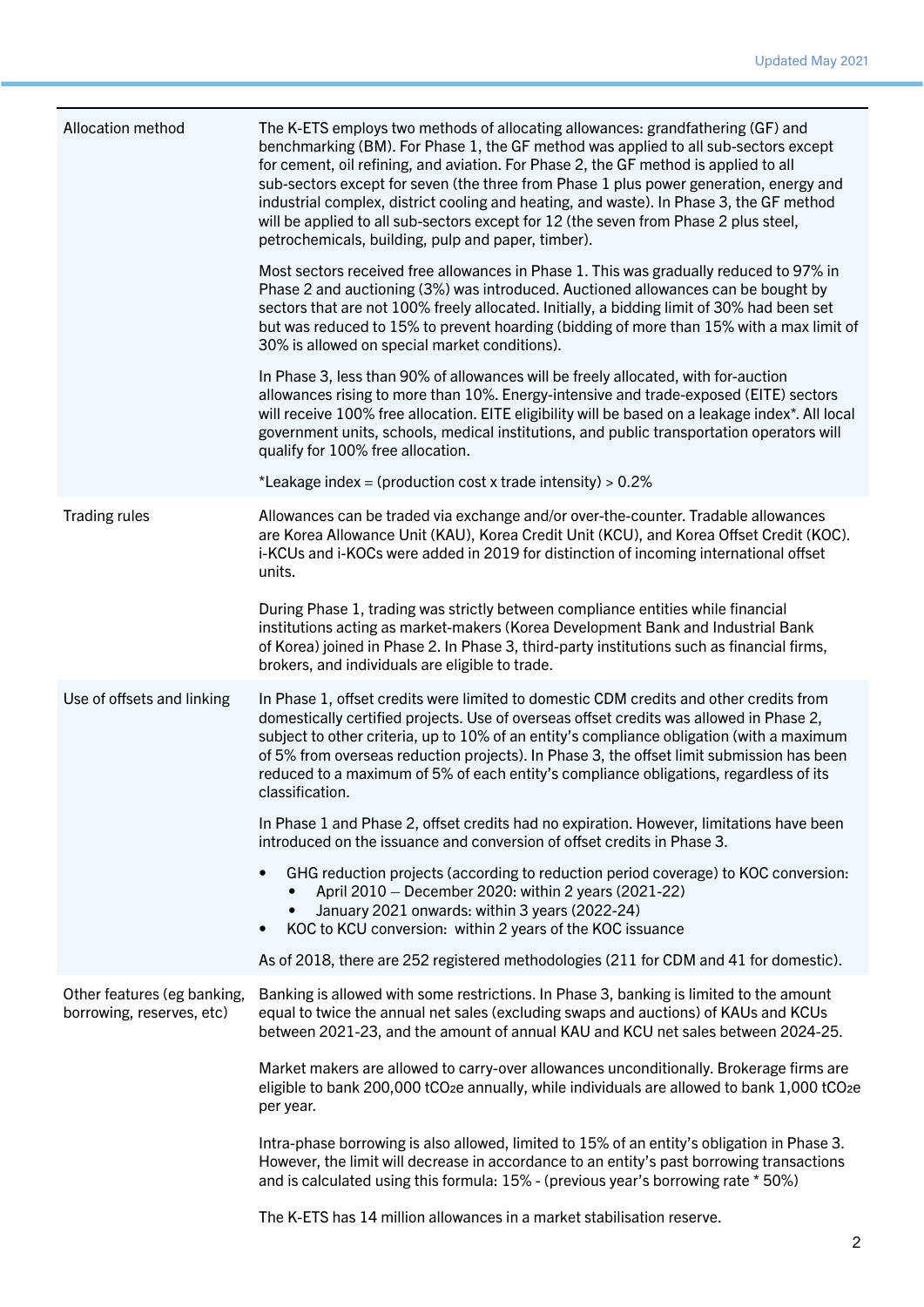Penalties for non-compliance

The penalty for non-compliance shall not exceed three times the average market price of the given compliance year or KRW 100,000 per tonne.

Use of revenues The revenue from auctions will be reinvested to support small- and mid-sized companies.

## MAJOR DEVELOPMENTS

The government made several major climate change-related and K-ETS policy announcements in 2020. The most notable was the government's declaration of carbon neutrality by 2050, a policy shift that includes plans for a KRW 73.4 trillion package aimed at boosting green infrastructure, investing in clean energy and electric vehicles, and creating "green" jobs. The announcement was followed by the proposal of a new law, the Green New Deal Framework Act, that will form the legal basis of the net-zero commitments.

The country's 2050 Low Emission Development Strategy, incorporating core carbon neutral strategies submitted by different government interagency committees, was also drafted and approved. The LEDS contains measures that will accelerate the expansion in the use of clean energy through fuel switching and investments in renewable energy, commercialisation and development of decarbonisation technologies, enforcement of low-carbon urban planning, fostering low carbon industries through digital technological innovation and green hydrogen and CCUS promotion, and distribution of eco-friendly vehicles. A Climate Response Fund and Carbon Neutral Committee will also be established to support the transition to a carbon neutral system. Work on carbon neutral scenario modelling is underway and is expected to be released in 2021.

In December 2020, the government submitted its updated NDC to the UNFCCC, changing its emissions reduction target to 24.4% below 2017 levels by 2030, or 540 million tCO2e. Its previous 2030 goal was for a 37% cut compared to BAU, which equated to 536 million tCO2e.

Also in December, the Ministry of Trade, Industry and Energy published the 9th Basic Power Supply and Demand Plan for 2020-34, which will see installed capacities of coal and nuclear facilities decrease while LNG power capacity will increase. By 2034, renewables will increase three times from its current share, to 42%, and will be the biggest fuel source of the country.

Meanwhile, the Phase 3 Allocation Plan for 2021-25 was finalised in September 2020 and allocation to companies was completed by the end of 2020. The emissions cap has been determined in consideration of the 2030 GHG Reduction Roadmap and will see a decrease of 4.7% compared to 2017-19. ETS coverage has been expanded to 73.5% of the economy, capturing previously exempted industries and processes, and the benchmarking allocation method has been improved. The criteria for free allowances has been revised while the ETS market function has been expanded to allow participation of third-parties and introduce futures trading.

The government has committed to support the transition of CDM projects into the Paris Agreement's Sustainable Development Mechanism. However, conditions to the conversion of foreign offsets to KOC and KCU were introduced, and submission of offset credits for compliance obligations were reduced from 10% to 5%, regardless of categorisation.

For 2021, the government announced that a total of 18.2 million KAU20 and KAU21 allowances will be auctioned. The Korea Development Bank (KDB) and Industrial Bank of Korea (IBK) were also chosen as the market makers for 2021.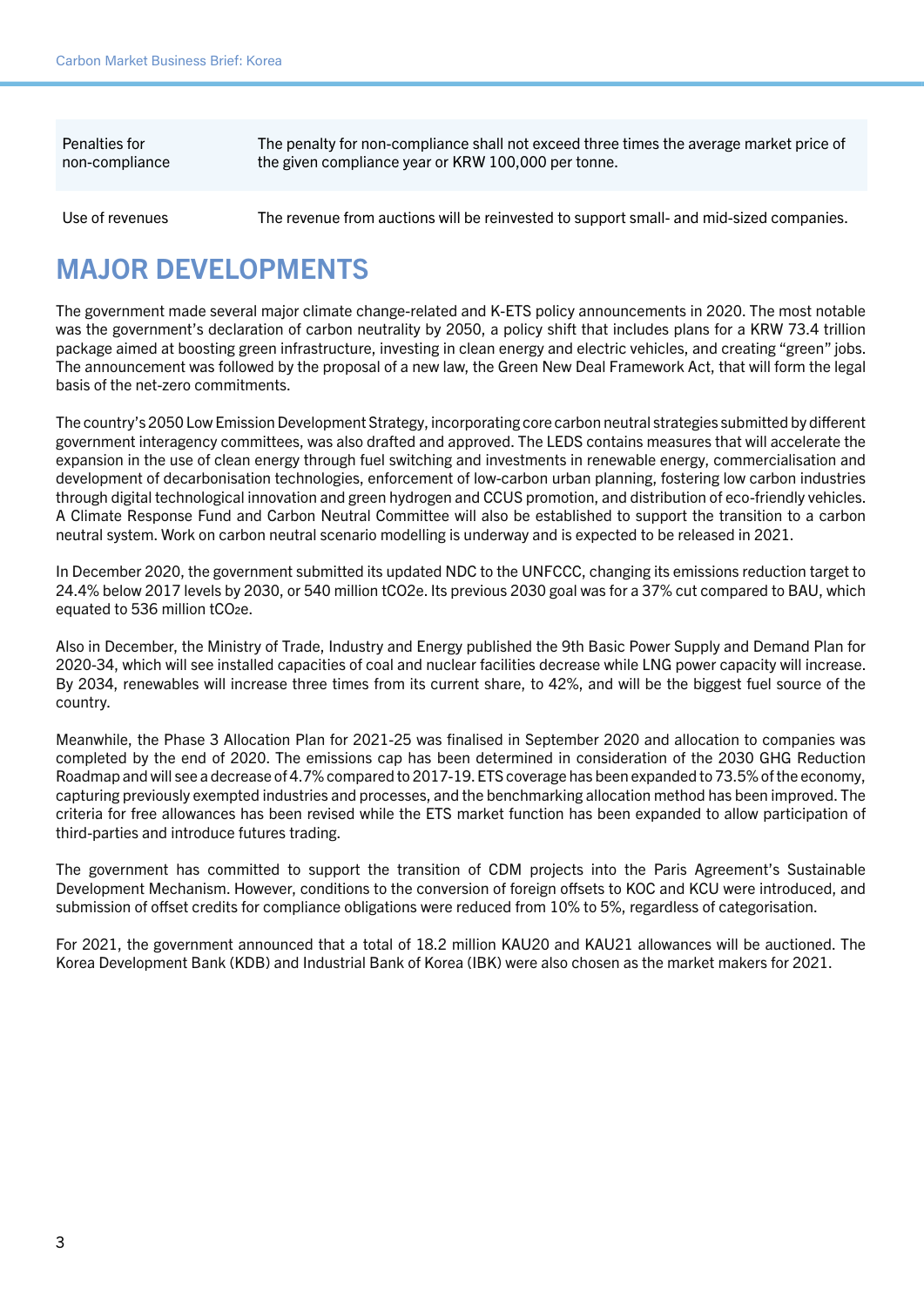

**FIGURE 1** KAU Price

#### MARKET COMMENTARY

The Korean market has seen a nearly five-fold increase in allowance prices since 2015, when it started at KRW 8,640. Based on historical patterns, trade and supply appear to be concentrated ahead of the September compliance deadline. Price volatility is also prominent during this period, when aggressive buying from small emitters tends to push prices upwards.

The proportion of OTC deals started to rise in Phase 2 as companies negotiate large-scale transactions. Long companies, on the other hand, try to retain surplus allowances to prepare for tighter caps and future price increases. From late 2018 to the early half of 2019, the supply shortage together with market uncertainty caused prices to rise.

Allowance auctions were introduced in January 2019, while market-makers entered in June 2019. The market-makers supply about 200,000 tonnes of allowances per month and, with their entry, the pattern of stagnant trade post compliance seen in Phase 1 disappeared. After the end of the banking and borrowing application in September 2019, additional demand from short companies pushed the price to a peak of KRW 40,900 in December 2019.

Auctions were well-received and mostly oversubscribed but since May 2020, the bid rate has fallen from an average of 150% to 82% as allowances failed to fully sell out as demand declined amid the COVID-19 pandemic.

Market prices continued to hover around high levels in the early half of 2020 despite the pandemic's impact on global economies because the K-ETS is a compliance-driven market and there was high demand ahead of the 2019 compliance deadline in September 2020.

However, carbon prices quickly retreated in the following months, collapsing to as low as KRW 15,000 – a price that was last seen in 2016 – mainly attributed to the economic difficulties brought by the COVID-19 pandemic and an over-supplied market, before slightly recovering to KRW 19,500 at the end of the 2020 true-up period. By this time, allowances had lost 50% of their value compared to the previous year. A short bull run was seen in December 2020 when several companies went into an aggressive buying, pushing the prices up to KRW 30,500, but quickly reversed before the year ended.

KAU20 prices showed further volatility as 2021 began, with prices crashing to KRW 16,000 – losing 30% of their value in the span of seven days as companies consistently offered lower buying prices and as the volume of expiring allowances grew. Prices have since stabilised at around KRW 18,000 – KRW 19,000 in February and March 2021.

Meanwhile, prices for Korea Offset Credits (KOCs) fell to KRW 26,000 in December 2020 from the highs of KRW 40,000 in 2019, with minimal trading activity. Prices have remained around that level throughout Q121. Korea Credit Units (KCUs), on the other hand, have not seen any trades since Phase 2 started and were last listed on the exchange for vintage 2019 at a price of KRW 31,850 per tonne.